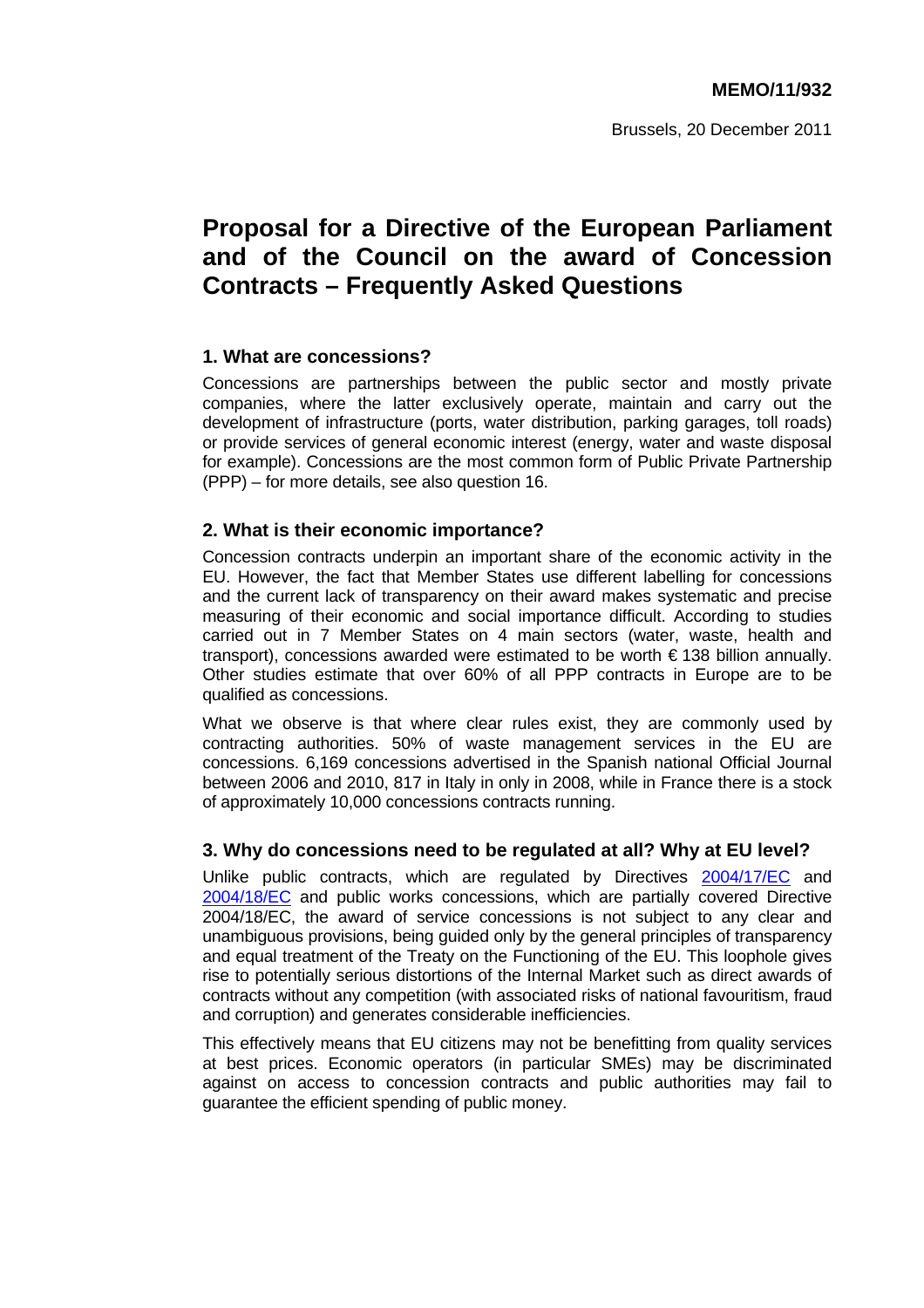The above problems fundamentally affect the efficient functioning of the EU Internal Market. Therefore, in order to eliminate discrepancies among national regimes and ensure homogenous understanding of the Treaty principles across Member States, a European framework is necessary. It is the most appropriate way to overcome existing barriers to the EU-wide concession market and to ensure convergence and a level playing field in the EU, ultimately guaranteeing the free movement of goods and services in all 27 Member States.

## **4. What evidence is there of distortions to the internal market justifying rules on the award of concessions?**

The impact assessment carried out by the Commission shows that rules and practices of Member States concerning the award of concessions are very different and that the principles of the Treaty are not understood and applied in the same way everywhere (for example, Germany, Belgium, Estonia, the United Kingdom, Finland, Greece, Ireland, the Netherlands have no rules on concessions).

The impact assessment has shown that the absence or inadequacy of national rules for awarding concessions prevents the integration of national markets with regard to concessions, increases the risks of national favoritism, fraud and corruption and is also at the source of violations of the principles of the Treaty.

Furthermore, the public consultation conducted by the Commission shows that a third of participants (particularly businesses, associations, public authorities) were aware of cases of direct award of concessions, without any transparency and without competition. Direct award of a concession is a serious violation of the Treaty principles.

The Court of auditor has also singled out public procurement as the principal source of errors (43%) in the spending of EU's cohesion funds, of which concessions contracts represent a significant share. Over the last years, a number of Member states have had significant infrastructure projects delayed or cancelled because of inadequate procedures in the attribution of concession.

Finally, the multiplication of the Court's judgments on concessions (25 since 2000 mostly on the definition of a concession) shows that the current situation is far from satisfactory and that the problems cannot be adequately addressed on a case-bycase basis.

#### **5. Why do we need these rules now?**

At a time of pressing demands for efficient spending of public money there is an urgency in establishing a clear European legislative framework allowing for delivery of works and services under conditions of sound financial management and at best value for money. This will be ensured through a Union wide competition for high value concessions where the most efficient providers are given a fair chance of winning the contract.

The new rules will facilitate the conclusion of concessions and therefore of PPP, encouraging new investments, promoting a quicker return to sustainable economic growth and contributing to innovation and long-term structural development of infrastructures and services.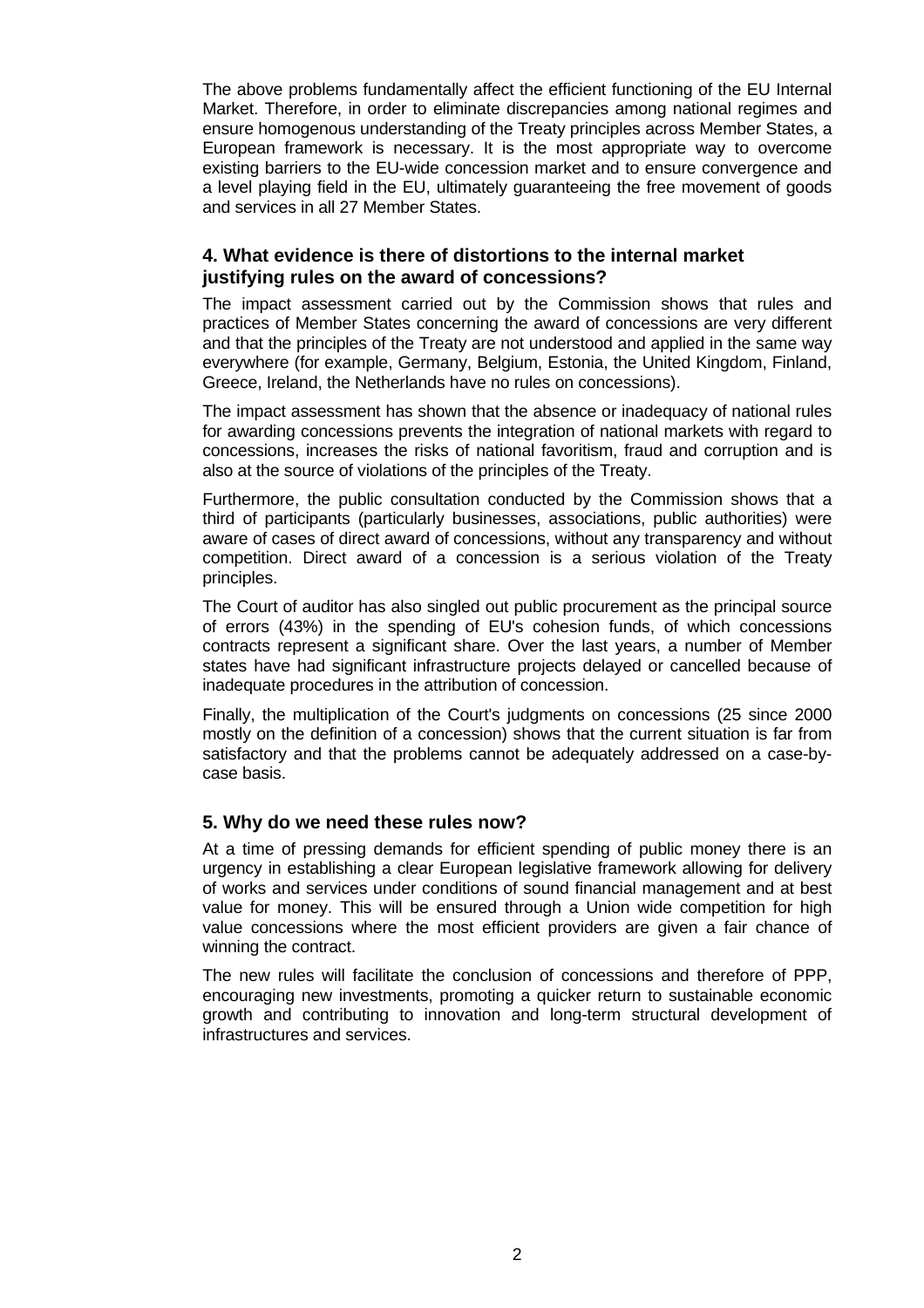#### **6. Will this proposal force public authorities to outsource the provision of services of general economic interest?**

No. Under EU law, including the new proposal for a directive on concessions, public authorities will remain entirely free to carry out public tasks assigned to them by using their own means or resources.

However, if a public authority decides to outsource (e.g. to a private company) and concludes a contract with such an entity, the provisions of the new directive would have to be complied with.

For more information on SGEI, see also [IP/11/157](http://europa.eu/rapid/pressReleasesAction.do?reference=IP/11/157&format=HTML&aged=0&language=EN&guiLanguage=en) and [MEMO/11/929](http://europa.eu/rapid/pressReleasesAction.do?reference=MEMO/11/929&format=HTML&aged=0&language=EN&guiLanguage=en) published today and also  $IP/11/106$ .

## **7. Will the proposal affect the freedom of public authorities to organise services of general interest?**

No, public authorities in each Member State must retain the possibility to define and enforce public service obligations and to organise the provision of services of general interest. By imposing public service obligations, public authorities remain free to define the characteristics of the service to be provided, including any conditions regarding the quality of the service, in order to pursue their public policy objectives.

Public service obligations are defined as «specific requirements that are imposed by public authorities on the provider of the service in order to ensure that certain public interest objectives are met, for instance, in the matter of air, rail and road transport and energy. These obligations can be applied at Community, national or regional level.»

# **8. Why new EU rules on concessions instead of an Interpretative Communication?**

Our judgment is that simply relying on the Court's existing case law is insufficient as it does not address many of the problems related to the award of concessions.

An interpretative communication would state the Commission's understanding of the applicable EU law and the Court's case law on concessions, but could not establish new rules. This clarification of the Treaty principles would commit the Commission only and would not bind third parties. Already in 2000 and 2008, the Commission adopted communications on concession contracts. Neither of these Communications has improved the persisting situation of legal uncertainty or tackled existing entry barriers in Member States to the award of concessions. That is why EU level legislation is necessary.

#### **9. Why is a separate proposal on concessions necessary on top of the wider proposals on public procurement?**

Concessions have specific features compared to public contracts which justify a special and more flexible set of rules for their award. Concessions are typically highvalue, complex and long-term contracts which require appropriate flexibility during the award procedure to ensure the best possible outcome.

A specific proposal for concessions helps distinguish between the rules applicable to concessions and those applicable to public contracts and therefore makes them simpler to use.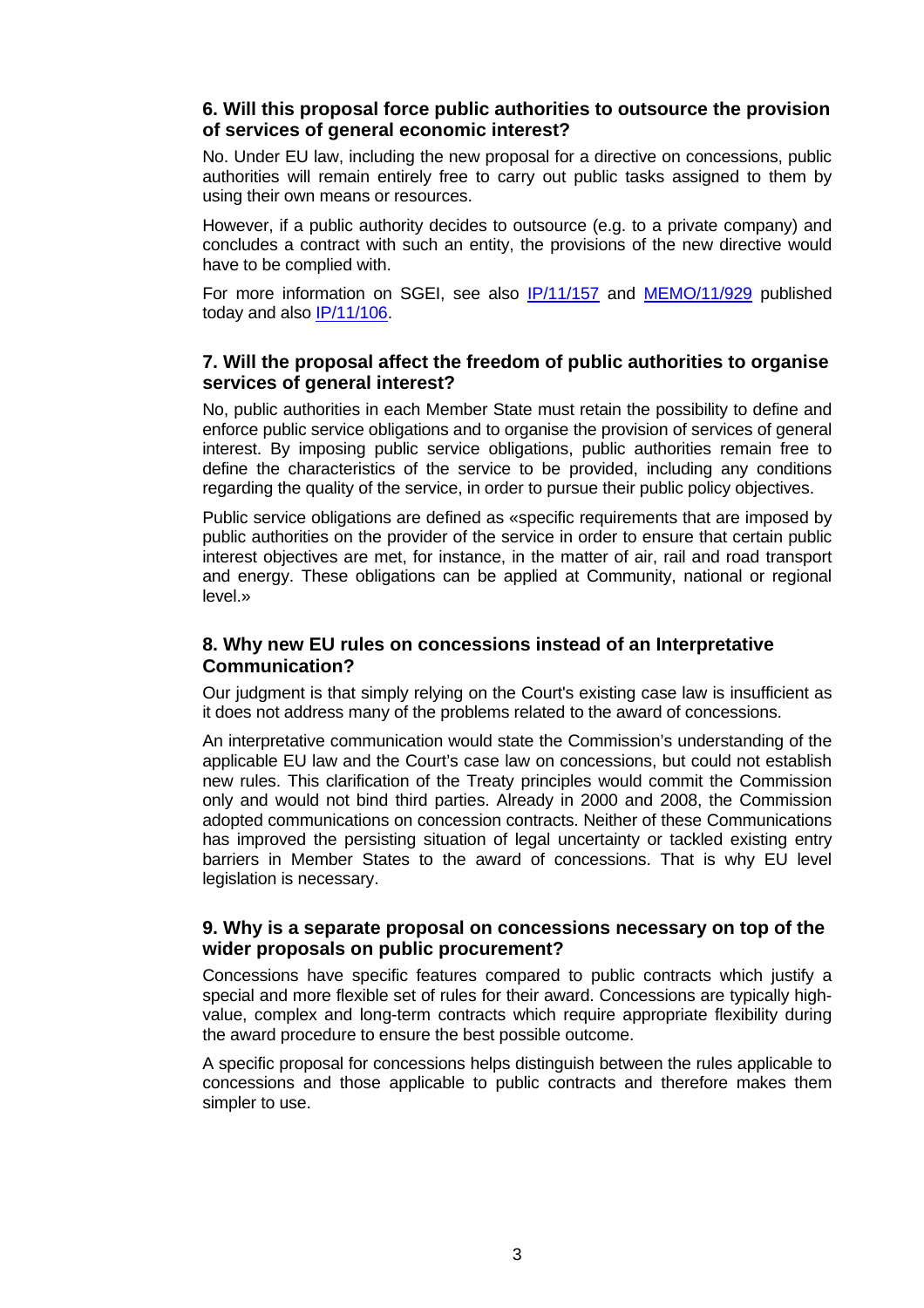In addition, a proposal on concessions is addressed to contracting authorities and economic operators particularly concerned by the concession market (which are not necessarily also active also in the public contracts market).

## **10. What are the main elements of the proposal?**

- A clearer and more precise definition of a concession (building on the Court's case law);
- Coverage of award of works and services concessions both in the classic sector (all other sectors not covered by utilities) and in the utilities sector (Directives 2004/18/EC and 2004/17/EC respectively);
- Compulsory publication of concessions in the Official Journal of the EU, when their value is equal to or greater than €5,000,000;
- Pragmatic solution for dealing with changes to concessions contracts during their term notably when justified by unforeseen circumstances;
- Establishment of a minimum deadline of 52 days for the submission of applications for the concession;
- Establishment of certain obligations with respect to the selection and award criteria to be applied by the contracting authorities and contracting entities when awarding concessions. These rules aim at ensuring that such criteria are published in advance, are objective and not discriminatory. In general, they are less rigid than similar provisions currently applicable to public contracts;
- No specific award procedures but instead definition of certain general guaranties aimed at ensuring transparency and equal treatment with particular reference to negotiation;
- Application of the [Remedies Directives](http://ec.europa.eu/internal_market/publicprocurement/infringements/remedies/index_en.htm) (Directives 89/665/EEC and 92/13/EC, as amended by Directive 2007/66/EC) to all concessions above the threshold.

## **11. Will contracting authorities need to follow a specific tendering procedure for the award of concessions?**

No, contrary to what has been established for public contracts, the present rules do not set out any specific procedure. It will be for Member States to define the applicable procedures for the award of concessions in observance of certain general rules concerning selection and award criteria and procedural guarantees.

# **12. Will SMEs benefit from this proposal?**

Today, the absence of a clear obligation to advertise service concessions in Europe hampers the cross-border access of undertakings, particularly of SMEs, to business opportunities in the Internal Market.

The proposal aims at facilitating such access to all economic operators, including SMEs. Larger companies usually have the means to obtain information on business opportunities in the EU. It is precisely SMEs which do not have the same means that stand to benefit the most from the publication of a concession notice in the Official Journal of the European Union. They will be able to decide whether and how to organise themselves (group of SMEs, joint venture with local businesses, subcontracting, etc.) to take advantage of the new opportunities. In addition, the light rules proposed for the award of concessions will not impose undue new obligations or excessive costs on SMEs.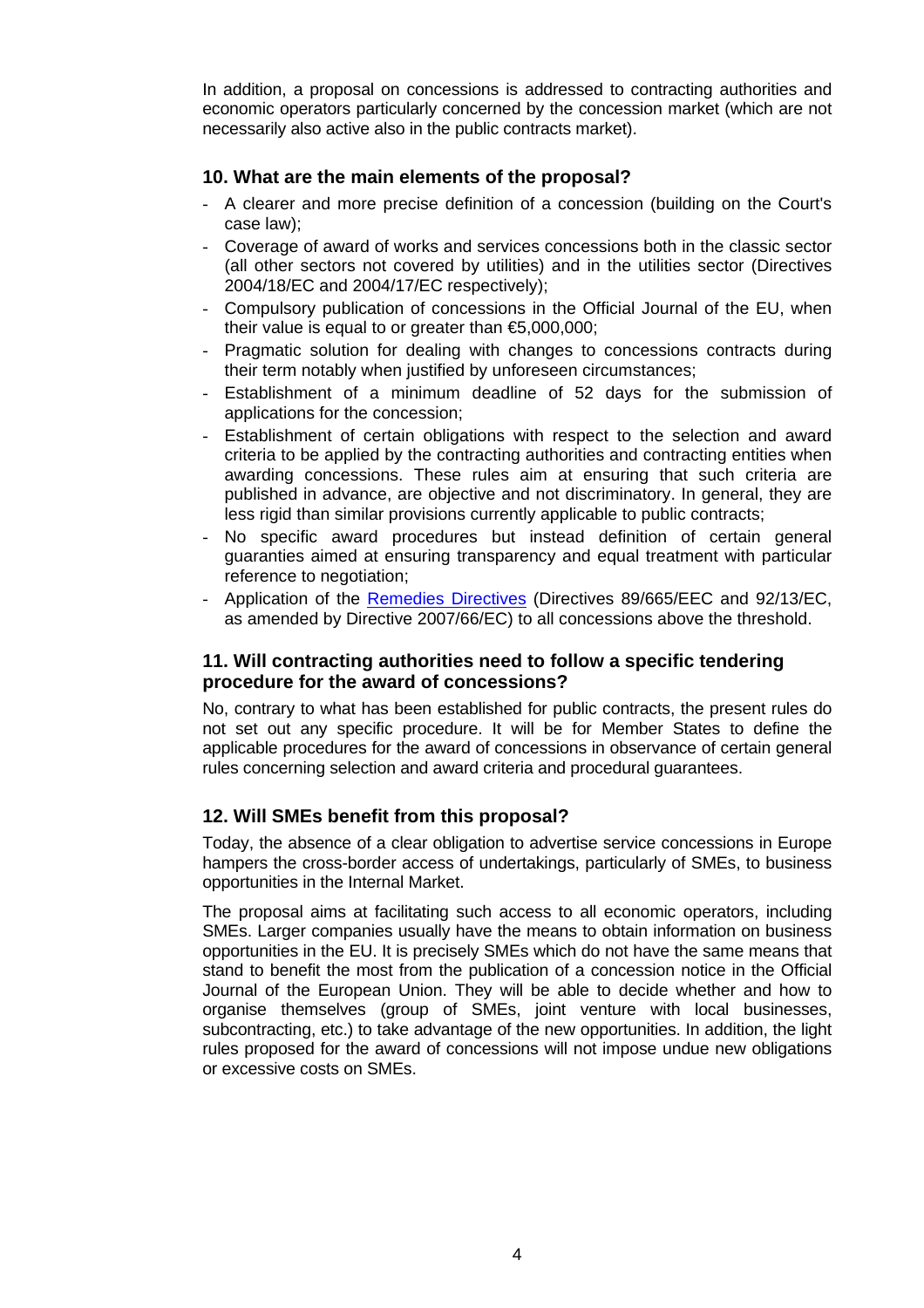#### **13. Will the proposal on concessions increase complexity and transaction costs, in particular for SMEs?**

No, according to studies available on the economic impact of Public Procurement legislation, it appears that although detailed rules necessarily provoke certain additional costs (e.g. costs of publication, processing and evaluation of a higher number of bids), more intense competition and greater legal certainty improve the value for money for purchasers (on average by 5%). In particular, any additional costs are compensated by lower transaction costs in cross-border provision of services, improved efficiency and an increase in the number of business opportunities resulting from the Union wide harmonisation of rules. The net effect for undertakings and in particular for SMEs is positive. The same phenomenon with regard to economic value can be expected in the case of concessions.

#### **14. What is the relationship between concessions and Public-Private Partnerships?**

Concessions involving private partners are a particular form of Public Private Partnership (PPP). Although PPPs have never been defined in EU Public Procurement legislation, they are usually understood to be cooperation between a public authority and a private partner, where the latter bears risks that are traditionally borne by the public sector and often contributes to financing the project. Some PPPs are structured as public contracts, but most PPPs take the form of concessions. Based on estimations carried out by the Commission services, over 60 % of all PPP contracts would qualify as concessions.

## **15. Will the proposed directive result in a deterioration of public service, by promoting the award of concessions on the basis of the lowest price?**

The proposal on concessions does not impose any specific award criteria. It only requires award criteria to be objective, non-discriminatory and related to the subject of the concession. Contracting authorities may, within these limits, choose the criteria they find most suitable to the award of the concession notably with reference to the quality of the services or works, their environmental performance or even social considerations.

While the proposal requires that award criteria deliver an overall economic benefit to the public authority, it does not impose the use of the criterion of the lowest price, which in most cases does not permit to take into account the complexity of such contracts.

# **16. Will the new Directive apply to existing concessions?**

The new Directive will have no retroactive effect. Concession contracts in place at its entry into force will not be affected for their entire duration. However, an extension of their duration may qualify as a new concession and therefore will have to comply with the rules of the new Directive, once the latter comes into force.